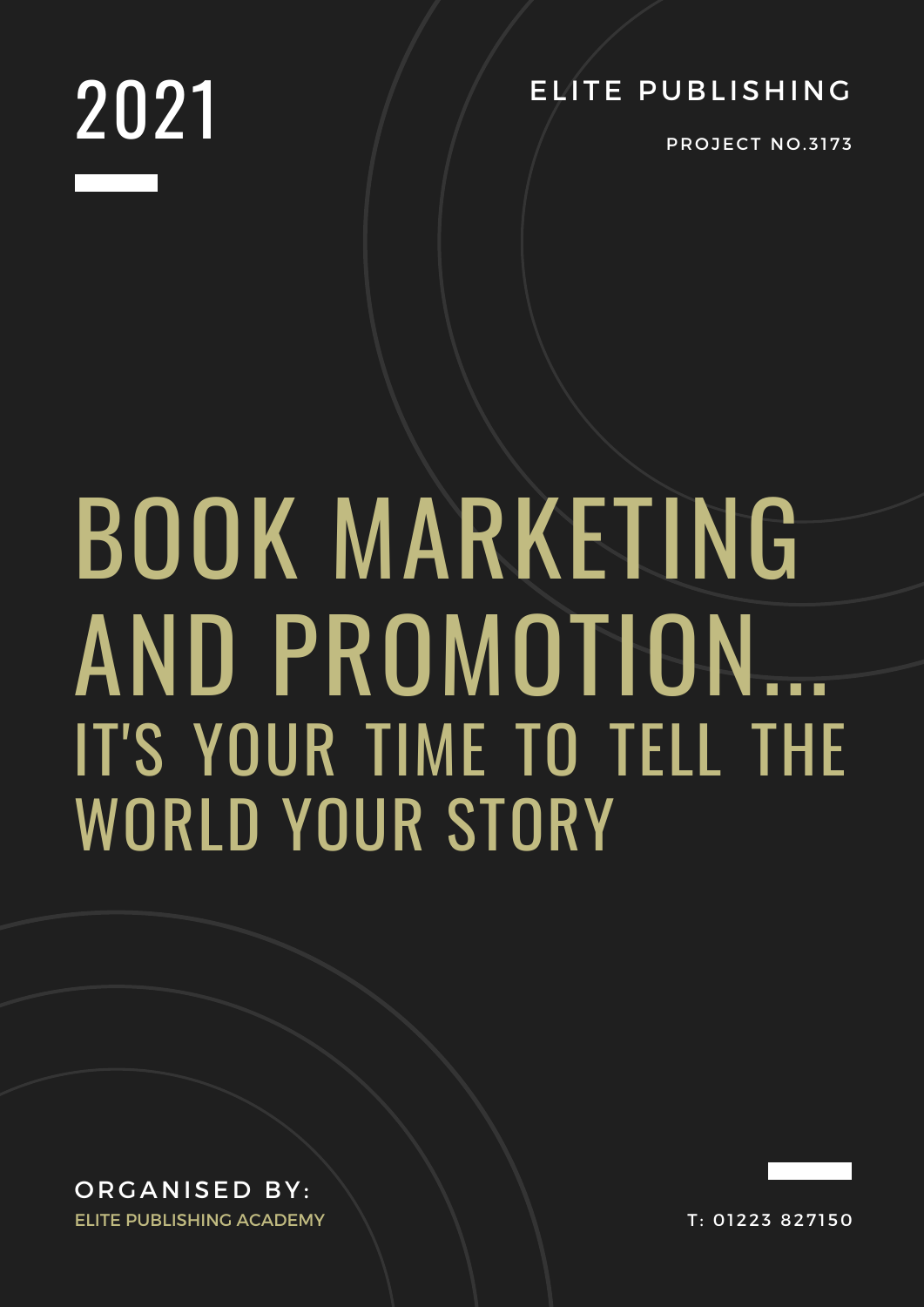### **OVERVIEW**

It's Now Your Time To Tell Your Story, Right?

Who do you want to pick up your book and be so inspired by it that they want to do buy the book straight away?

We are looking forward to gaining significant attention for your book from your targeted audience.

### SCOPE OF WORK:

01

Be it Search Engine Optimisation (SEO), Social Media Marketing, or (PPC) Pay-per-click or any other services, we got you covered. Our job is to make sure your published book in any format gets maximum customer interest. Our tech-savvy digital marketers are always looking forward to gaining significant attention from the targeted audience. We provide a tailor-made book strategy related to book marketing for your self-published book.

02

We will allocate a weekly Skype/Zoom call with your Publishing Consultant at a convenient time. We work with you in 12 x 30-minute weekly slots. The process will be continuous with yourself and Publishing Consultant updating and approving throughout the process.

03

Your own publishing consultant will be with you every step of the way. With a weekly 30 minute video call, monthly sales funnel review, and help & author support for 3 months.

04

Online distribution to all major international retailers for one full year (renewable). Legal Deposit Copies x 6 including international book standard number plus your book listed on Nielsen title search.



Wholesale distribution via Gardners and Nielsen Book Data throughout the UK & The World PLUS your book available Print On Demand Worldwide.

- 
- $\overline{06}$   $\cdot$  1 x bound proof copy<br>  $\cdot$  50 Paperback books (up to A5 and 160pp) dependant on service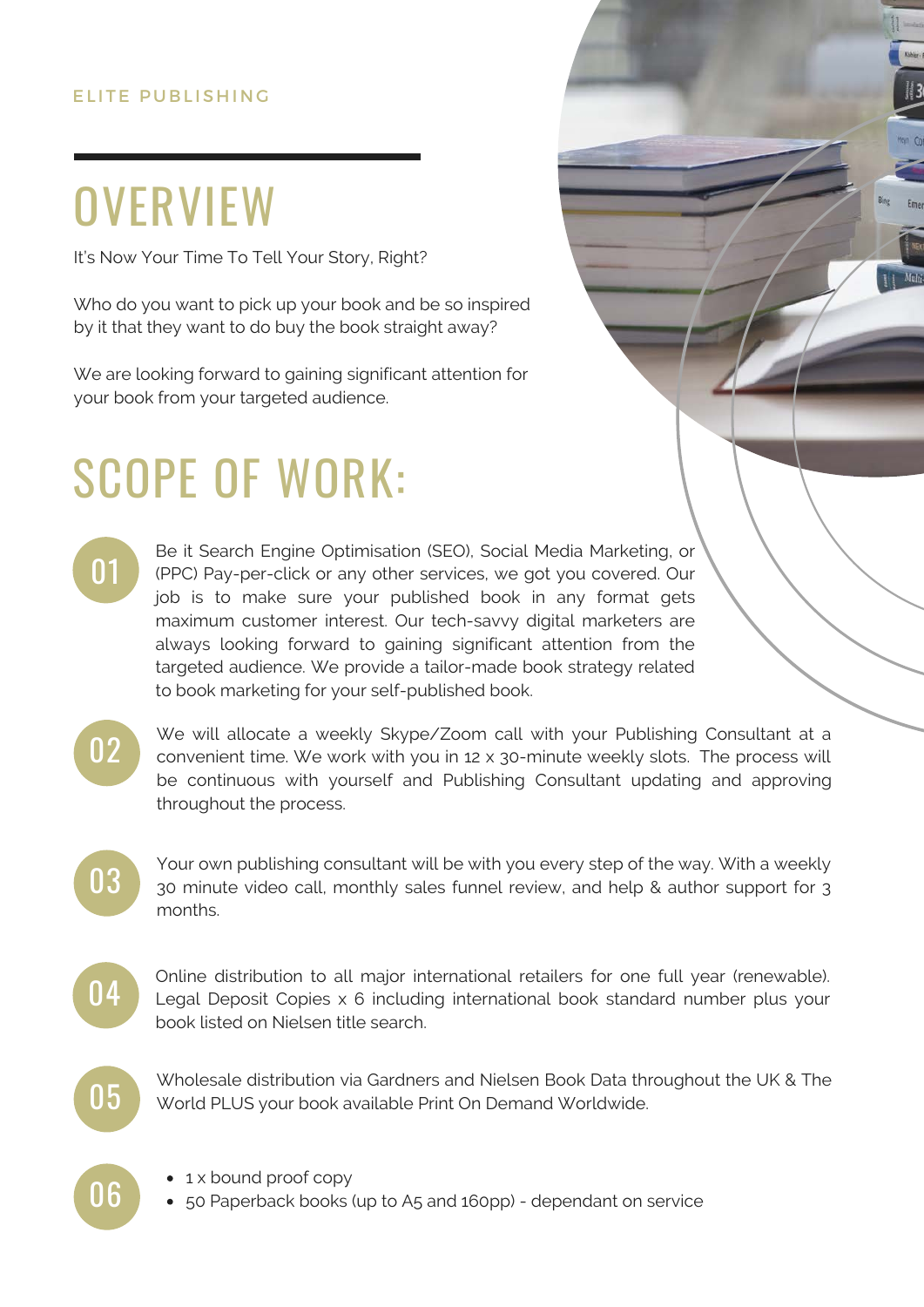### SCOPE OF WORK:



1 x eBook made available on all Digital platforms including Amazon Kindle Direct Publishing (KDP), iBooks, Kobo and many, many more.

08

09

A fully mobile responsive bookselling and promotional sales funnel, created by the Elite Team. A proven system that has generated our clients over £30,000,000 in sales since 2014.

We write and create killer sales copy and ads for you via; Amazon Advertising Facebook Advertising Instagram Advertising LinkedIn Advertising Local Advertising (We allocate £400 of your budget for (PPC) Pay-per-click

10

Social Media plays an integral part in any holistic marketing strategy. It helps brands extend their reach, awareness, and helps you connect with customers. Social media can function as a stand-alone channel but when combined with other forms of marketing, it can 'supercharge' your efforts. We set-up and launch your Amazon author page, social media pages, book ads, blogs, and videos for the first 3 months.

Video Press Release: We create a personal story that resonates with you and your book or guide. Our professionally shot HD video will set you apart from the crowd. Once cut and edited we will then launch your video to all associated press. dependant on publishing service.

12

11

The Book Launch: My marketing team works with you to create a marketing plan to generate reviews, create awareness, and gain media attention during launch week. dependant on publishing service. Plus, we arm you with the tools you need for continuous success, this will include:

National and International Press Release.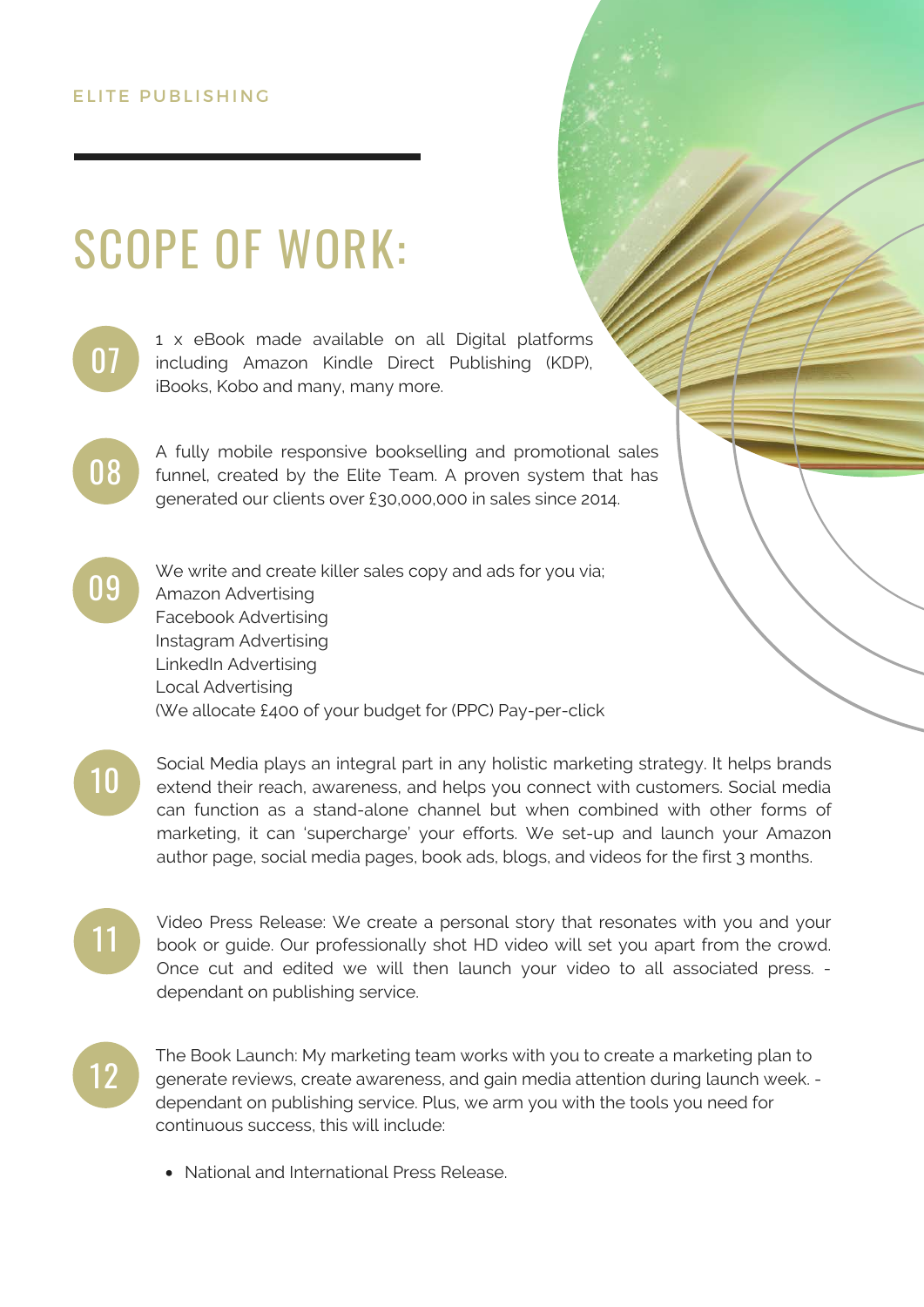## SOME RECENT AUTHORS:















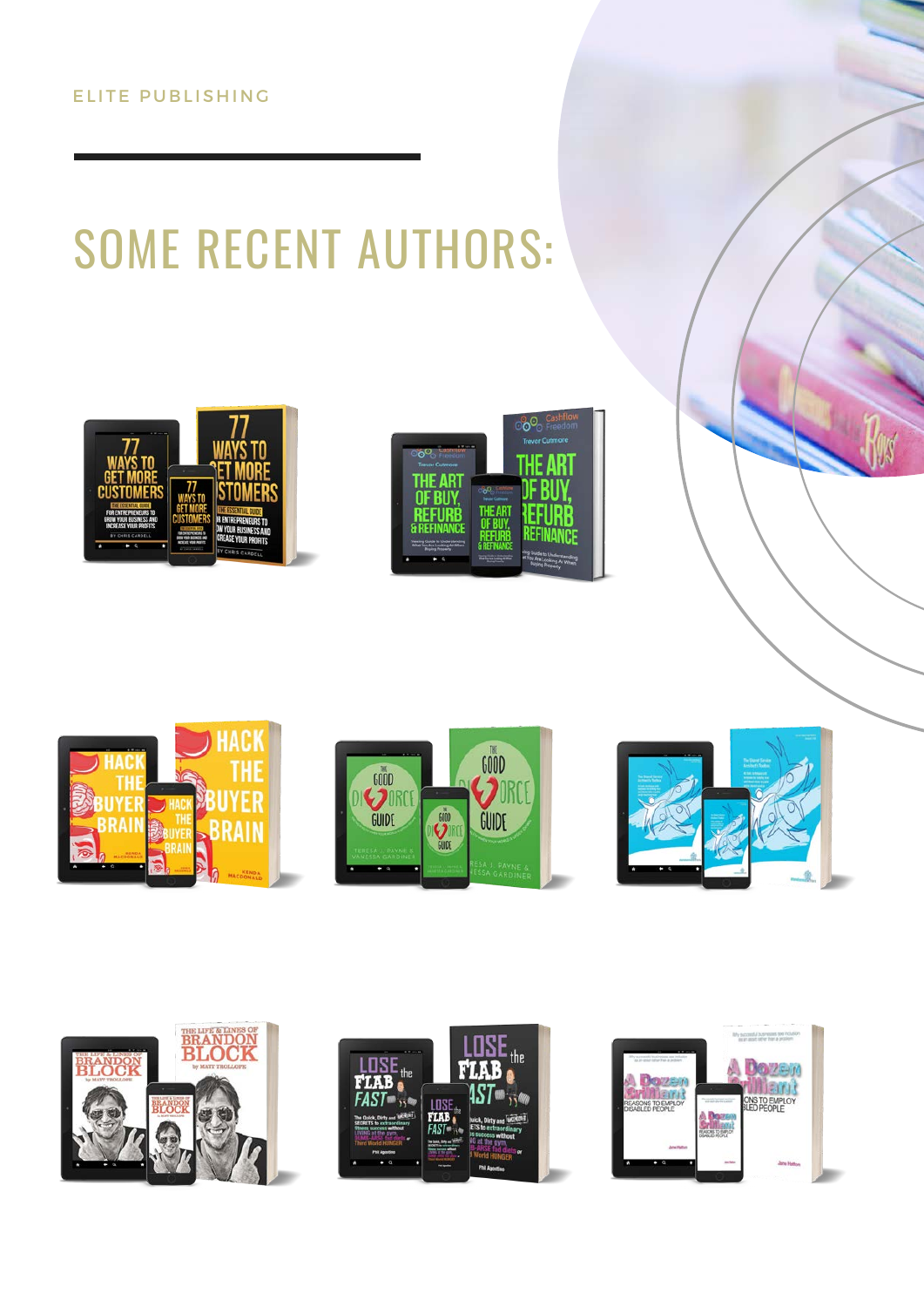### TIMELINE:



We will allocate a weekly Skype/Zoom call with your Publishing Consultant at a convenient time.

We work with you in 12 x 30-minute weekly slots.

The process will be continuous with yourself and Publishing Consultant updating and approving throughout the process.

From your proof approval we expect to achieve the following timeframe:

- Available Print On Demand 7 working days from proof approval
- Available eBook 7 working days from proof approval
- Author website 7 working days from proof approval
- Creation of Author Ads 7 working days from proof approval

### TERMS OF PAYMENT:



Payment in full with invoice **£1295**, or in manageable monthly payments 3 x **£495.**

### HOW TO PROCEED:

If you wish to proceed with this proposal please confirm via email to bill@elitepublishingacademy.com.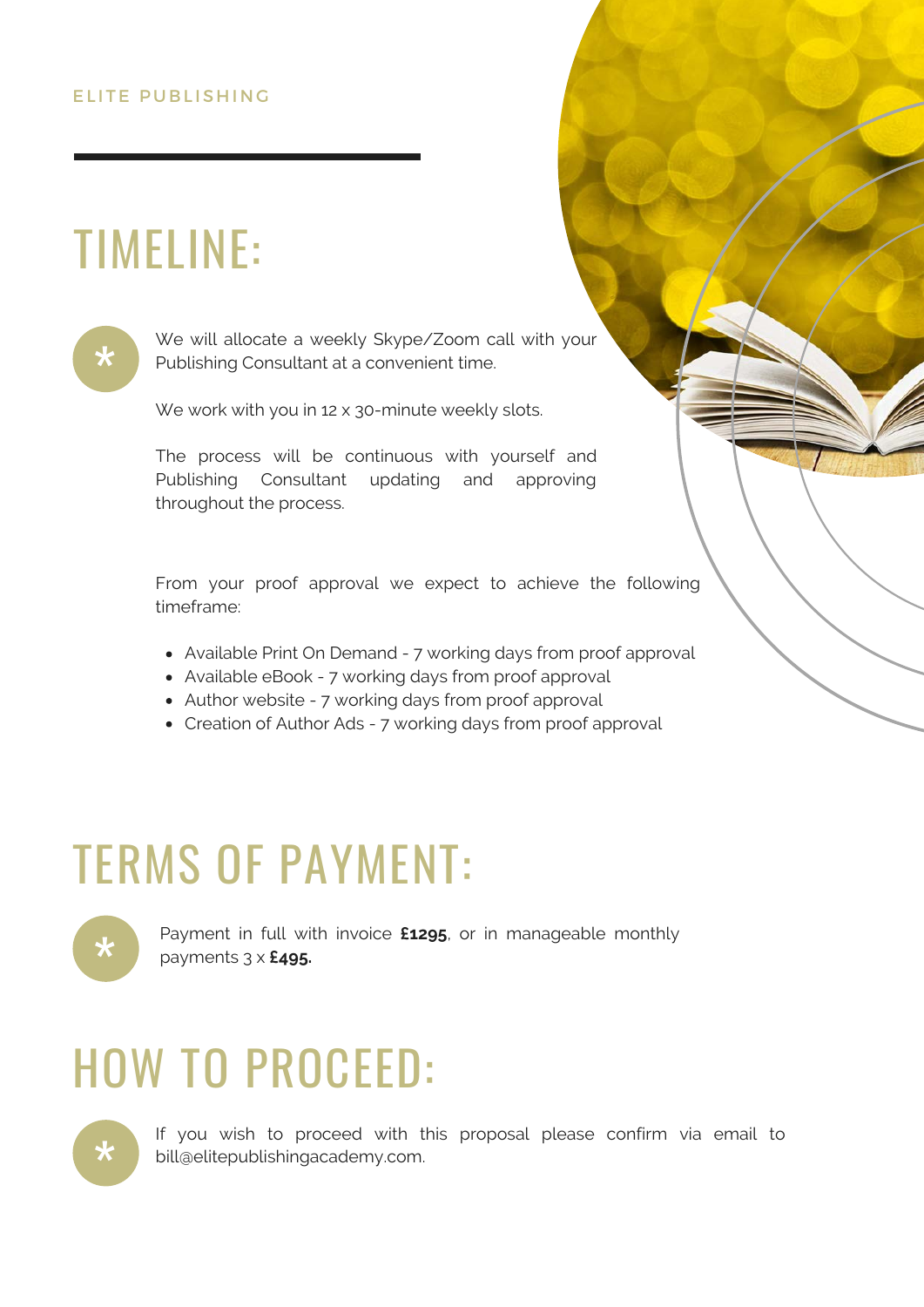ElitePublishingAcademy.com STANDARD TERMS AND CONDITIONS OF SALE

#### HAT<br>Iishi **1.WHAT THE SUPPLIER PROMISES TO THE AUTHOR (Based On The Book Marketing & Promotion Publishing Service)**

1.1. The Supplier shall provide to the Author at the Supplier's cost

1 (one) bound proof copy of the Book for the Author's approval and the services of a publishing consultant.

1.2. Upon receiving a written notice of approval and payment from the Author, the Supplier shall provide to the Author

- We will allocate a weekly Skype/Zoom call with your Publishing Consultant at a convenient time. We work with you in 12 x 30-minute weekly slots. The process will be continuous with yourself and Publishing Consultant updating and approving throughout the process.
- Your own publishing consultant
- Online distribution to all major international retailers for one full year (renewable)
- 1 x bound proof copy
- 50 x number of Paperback books (up to A5 and 160pp)
- 1 x eBook made available on all Digital platforms including Amazon Kindle Direct Publishing (KDP), iBooks, Kobo and many, many more
- A fully mobile responsive bookselling and promotional sales funnel, created by the Elite Team. A proven system that has generated our clients over £30,000,000 in sales since 2014.
- Wholesale distribution via Gardners and Nielsen Book Data throughout the UK & The World
- Legal Deposit Copies x 6 including international book standard number
- Book listed on Nielsen title search
- 3d Promotional designs of book
- Social Media plays an integral part in any holistic marketing strategy. We implement your book online strategy
- Video Press Release
- International PR Book Release
- Weekly 30 minute Video Call
- Monthly Sales Funnel Review
- Help & Author Support for 3 months
- All books are non-vatable

 Additional Artwork costs is charged at £50 per hour, however we will always give you a fixed price quotation prior to commencing any work.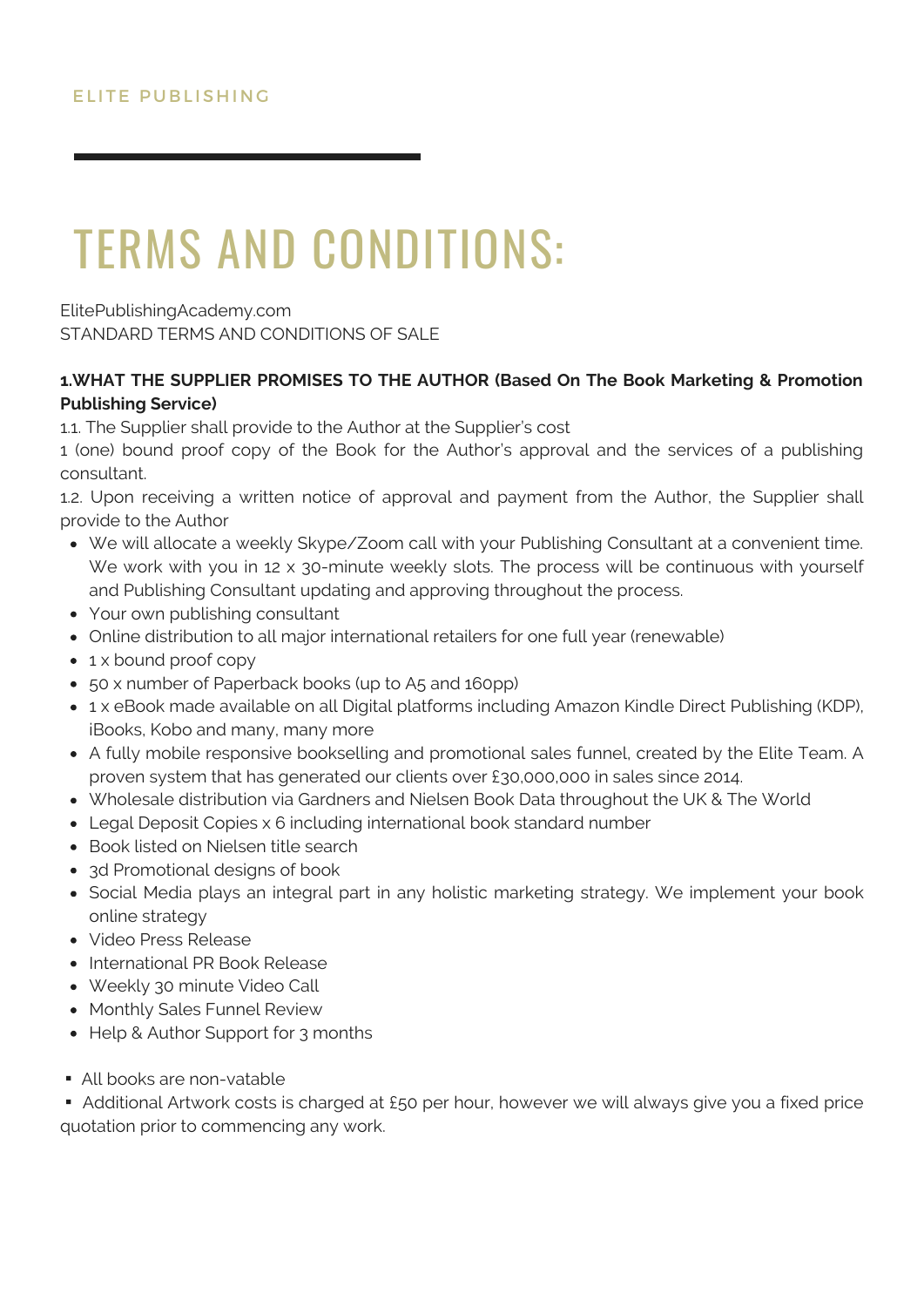#### **2.WHAT THE AUTHOR PROMISES TO THE SUPPLIER**

2.1. The Author warrants to the Supplier as follows:

Th<br>The<br>anne (a) The Author is the exclusive owner of all rights to print and publish the Book and any part of it in any manner whatsoever.

(b) The Book contains nothing which is obscene, blasphemous, libelous or otherwise unlawful.

(c) The Author shall at his own expense obtain from the copyright owner written permission (which he shall supply to the Supplier on request) to include and reproduce in the Book any part of the typescript or illustrative material the copyright of which is not his own in all languages, editions and formats that the Supplier intends to produce/publish and/or license under this agreement.

(d) All statements in the Book purporting to be facts are true and any recipe, formula or instruction contained in it will not if followed accurately cause any injury, illness or damage to the user or any third party.

2.2. The Author will keep the Supplier fully indemnified against all reasonable direct losses, actions, claims, proceedings, costs and damages (including any damages or compensation paid by the Supplier on the advice of its legal advisors after consultation with the Author) to compromise or settle any claim) all reasonable legal costs or other expenses arising out of any breach of any of the above warranties or out of any claim by a third party based on any facts which, if substantiated, would constitute such a breach.

2.3. The author exempts Supplier from all claims of third parties that are based on the fact that any of the circumstances covered by the assurance given in Sections

2.1a to 2.2b of this contract are not available or that the author does not fulfil or poorly meets any obligations included in this contract. The liability exemption encloses the costs of legal defense and / or legal prosecution.

2.4. In the event described in Section 2.3, the author is also obliged to pay compensation for the damage occurred to Supplier.

#### **3.PAYMENTS BY THE AUTHOR**

3.1. In consideration of the undertakings on the part of the Supplier contained herein the Author shall pay to the Supplier in pounds sterling the amount of ▪

**EGBP** for book publishing, please refer to your publishing package purchased for complete details in section 1.1 ▪

Any additional cost the Supplier will notify the Author before commencing.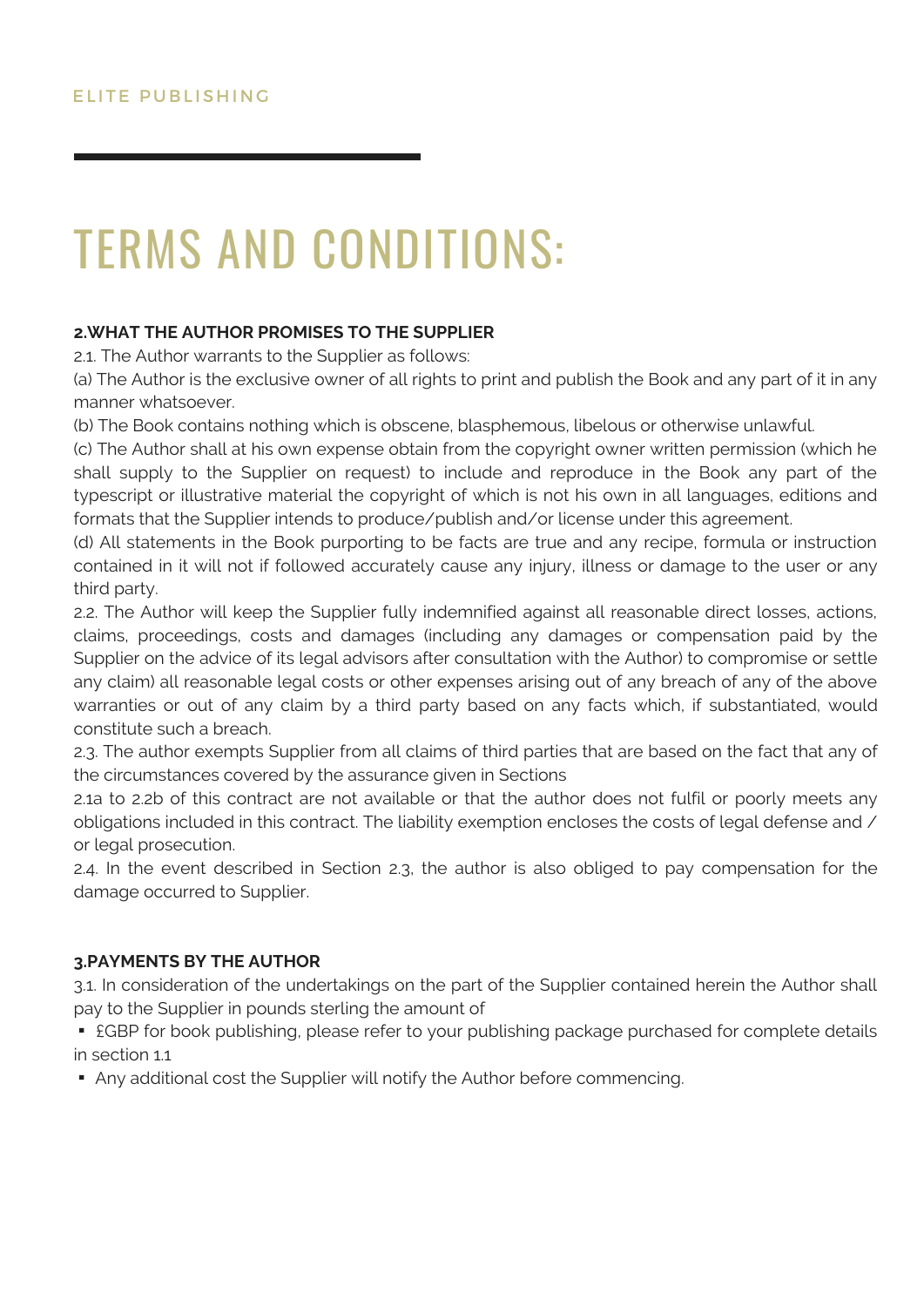#### **4.FREE COPIES UNDER THE COPYRIGHT, DESIGNS AND PATENTS ACT 1988**

.. Th<br>pos<br>pran 4.1. The Supplier shall at the Supplier's cost and expense; comply with all requirements of the Legal Deposit Libraries Act 2003 including without limitation delivering a copy of the Book to the British Library Board; ensure the inclusion of the Book in the British National Bibliography; and deliver the relevant number of copies to the Agency for the Legal Deposit Libraries.

**5.PERFORMANCE** If the Supplier fails to perform any of its obligations under this agreement, it shall be deemed to be in breach of this agreement if the Author shall have notified the Supplier in writing and delivered to the Supplier by registered post such notification of the alleged breach and if the Supplier shall fail to rectify the said breach within thirty days of receipt of the said notification.

#### **6.PRINTING COSTS**

1.1. The Supplier shall print copies of the Book ordered through the web page and shall distribute such copies according to the details specified in each order.

1.2. The Supplier will charge the Author the printed Book plus additional fees listed below:

1.2.1. a printing charge of £0.01 per mono page; £0.10 per colour page; £1.00 per bind; a minimum order set-up charge of £150. (minimum order run of 100 copies)

1.2.2. a £1.50 fulfilment fee; and

1.2.3. a £0.75 payment transaction charge (PayPal)

1.2.4. Royal Mail 1st or 2nd class postage costs

**7.PAYMENTS TO AUTHOR** (Book Trade)The author will be set up as the Publisher therefore all monies owed will go straight to the Author.

**8.PAYMENTS TO AUTHOR DIRECT FROM WEBSITE**The author will be set up as the Publisher therefore all monies owed will go straight to the Author.

#### **9.COMPLETE CONTRACT**

1.1. This agreement constitutes the entire understanding between the parties with respect to the subject matter of this agreement and supersedes and replaces all prior agreements, negotiations and discussions between the parties relating to it. The Author confirms and acknowledges that it has not been induced to enter into this agreement by any representation, warranty, or undertaking not expressly incorporated into it. However, nothing in this agreement purports to exclude liability for any fraudulent statement or act worldwide.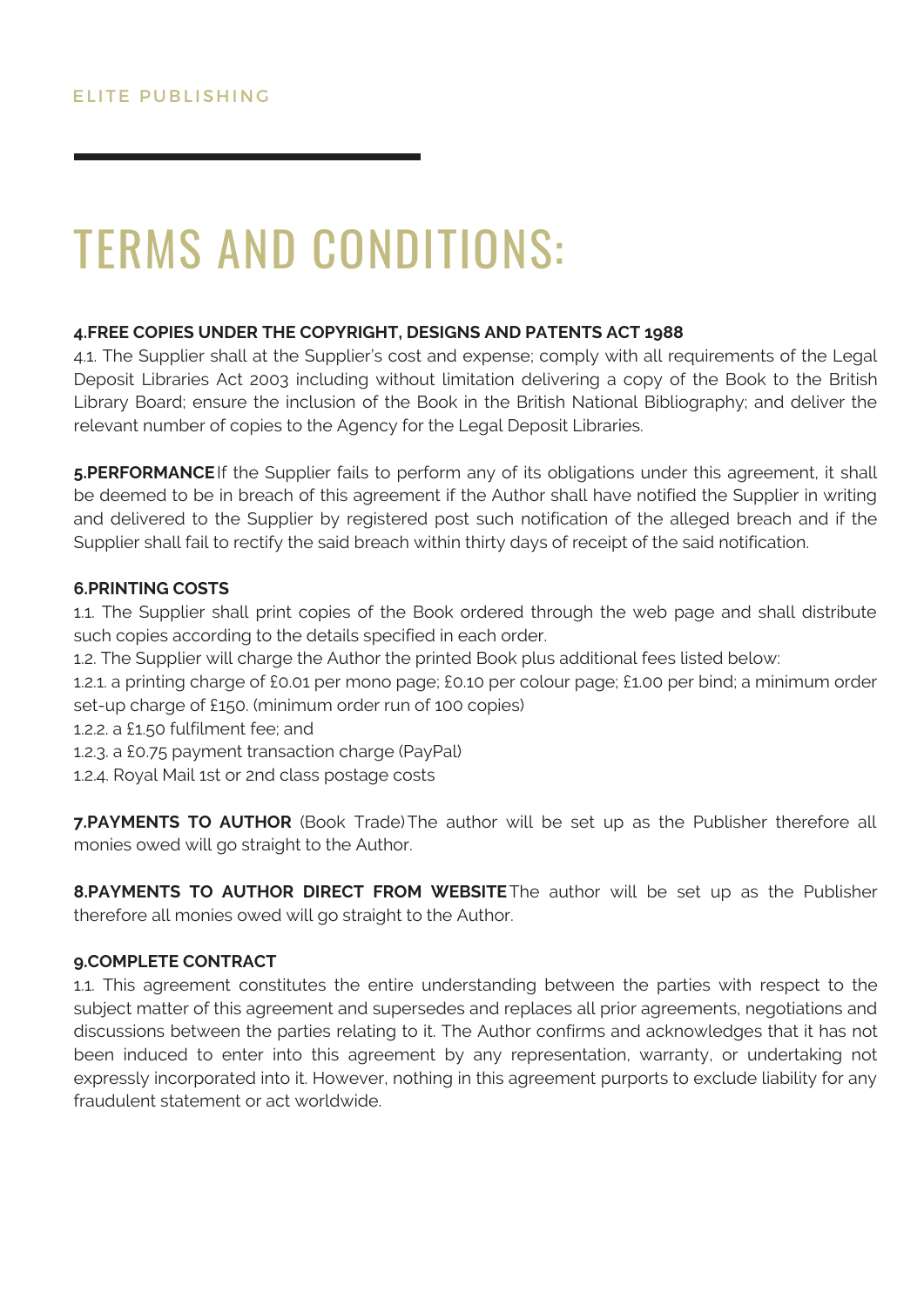the author acknowledges that it is unlikely they will recover their financial outlay. The Author<br>acknowledges that the publisher will not undertake any promotional activity for the Book 1.2. It is acknowledged by the **Author that there are no guarantees of financial gain** and that the author acknowledges that it is unlikely they will recover their financial outlay. The Author unless payment has been made. The Author acknowledges that the Supplier will undertake a series of promotional activities without the guarantee of financial gain. Notwithstanding the forgoing.

1.3. Notices: We make every effort to ensure that we accurately represent these products and services and their potential for producing income for authors who apply them properly. Examples of income earned and other results are not necessarily average or typical nor intended as representations of your potential earnings. As with any business or training, each individual's results may vary widely. Each individual's results depend on his or her background, dedication, desire, motivation and particular applications. Significant financial risk is possible with any business venture or opportunity if you don't do your own due diligence and get suitable professional advice. No guarantees of specific results are expressly made or implied.

1.4. The Supplier undertakes to maintain the Book in print until the expiry of twelve months and to supply any commercial demand for the Book. The Author will then agree to pay a yearly fee billed at the Supplier's standard rate for the time being (as notified to the Author at least one month in advance of any change being £99 excluding VAT at the date of this contract, to keep the Book in the digital print-on-demand distribution network. A fee of £75 excluding VAT at the date of this contract will be billed for any eBook in the digital distribution network. This fee will be billed from the twelve-month anniversary of first publication by the Supplier and every twelve months thereafter. The bill will be sent three months before the twelve-month anniversary to allow the Author to decide if they would like to keep their Book in the network. The Author can choose not to pay this fee and the Book will not be kept in the distribution network, however it will be possible to order further copies for the Author if required from Supplier. The Author can choose to end the association at any stage, with one month's written notice.

#### **10. AUTHOR'S COPYRIGHT**

1.1. Literary copyright in the Book shall at all times remain solely vested in the authors of the Book, their heirs and assigns and the Supplier shall take all necessary steps to register record and protect the copyright on behalf of the Author and the Author's heirs and assigns.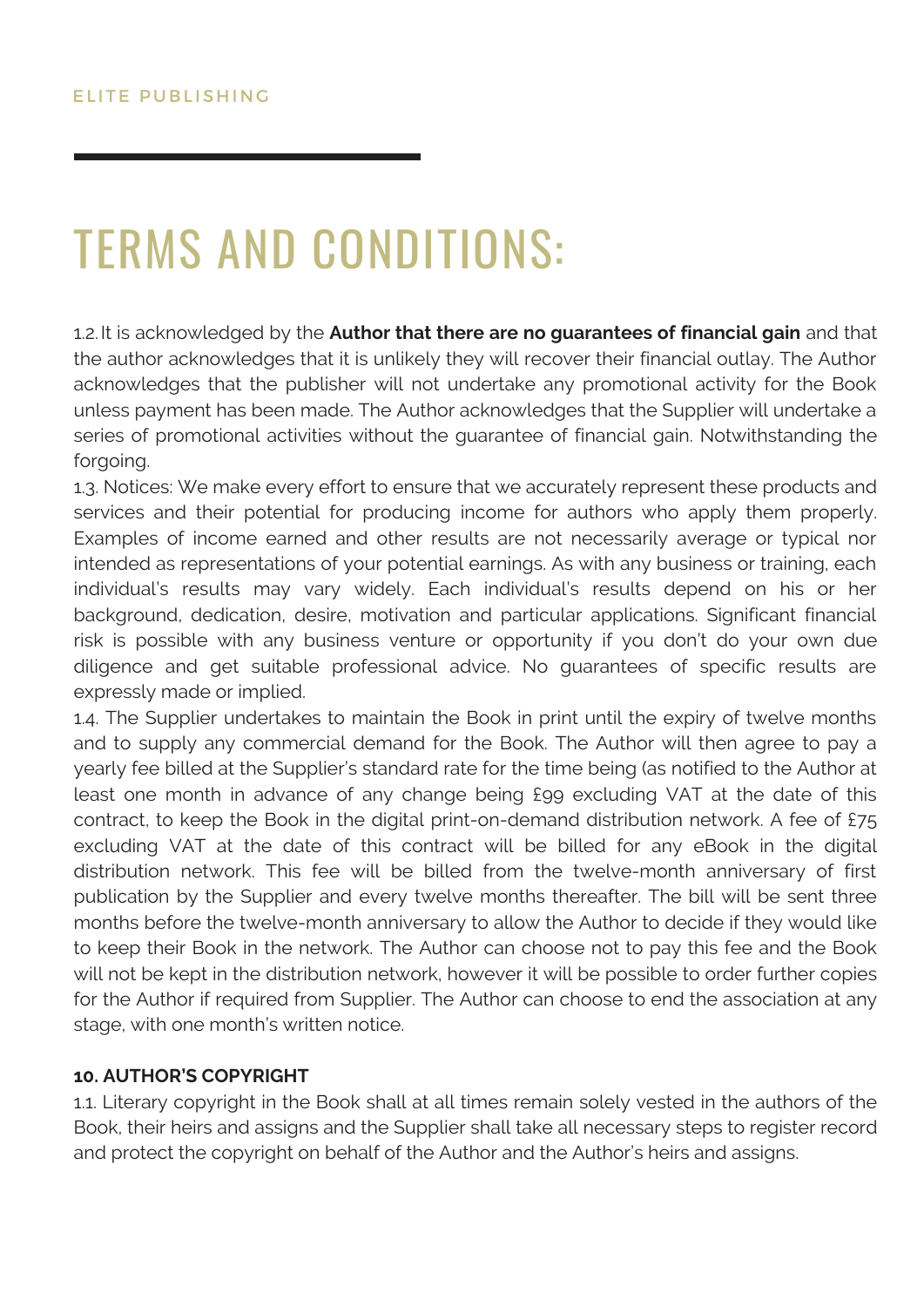#### **11. ASSIGNMENT OF CONTRACT**

1.1. Subject to clause

1.1. Subject to clause<br>1.2, this agreement shall be binding on and enure to the benefit of the parties, their successors and assigns.

1.3. This agreement may be assigned by the Supplier but not by the Author without the Supplier's written consent, not to be unreasonably withheld or delayed.

1.4. If the Supplier assigns this agreement its assignee shall be bound by all its terms and conditions and the author shall be entitled to all rights under this agreement from the assignee instead of and in place of the author's rights from the Supplier.

#### **12. INVALIDITY**

1.1. If any term or provision in this agreement shall in whole or in part be held to any extent to be illegal, invalid or unenforceable under any enactment or rule of law, that term or provision or part shall to that extent be deemed not to form part of this agreement and the enforceability of the remainder of this agreement shall not be affected or impaired in any way.

#### **13. LAW & JURISDICTION**

1.1. This Agreement shall be governed by and construed in accordance with English law and, by entering into this Agreement, each party irrevocably submits to the jurisdiction of the English Courts which, subject to clause

1.2, shall be exclusive.

1.3. In the event of a dispute between the parties, the parties shall use all reasonable efforts to resolve the matter without recourse to court proceedings.

#### **14. TERMINATION**

1.1. Either party can choose to end this Agreement at any stage, upon one month's written notice.